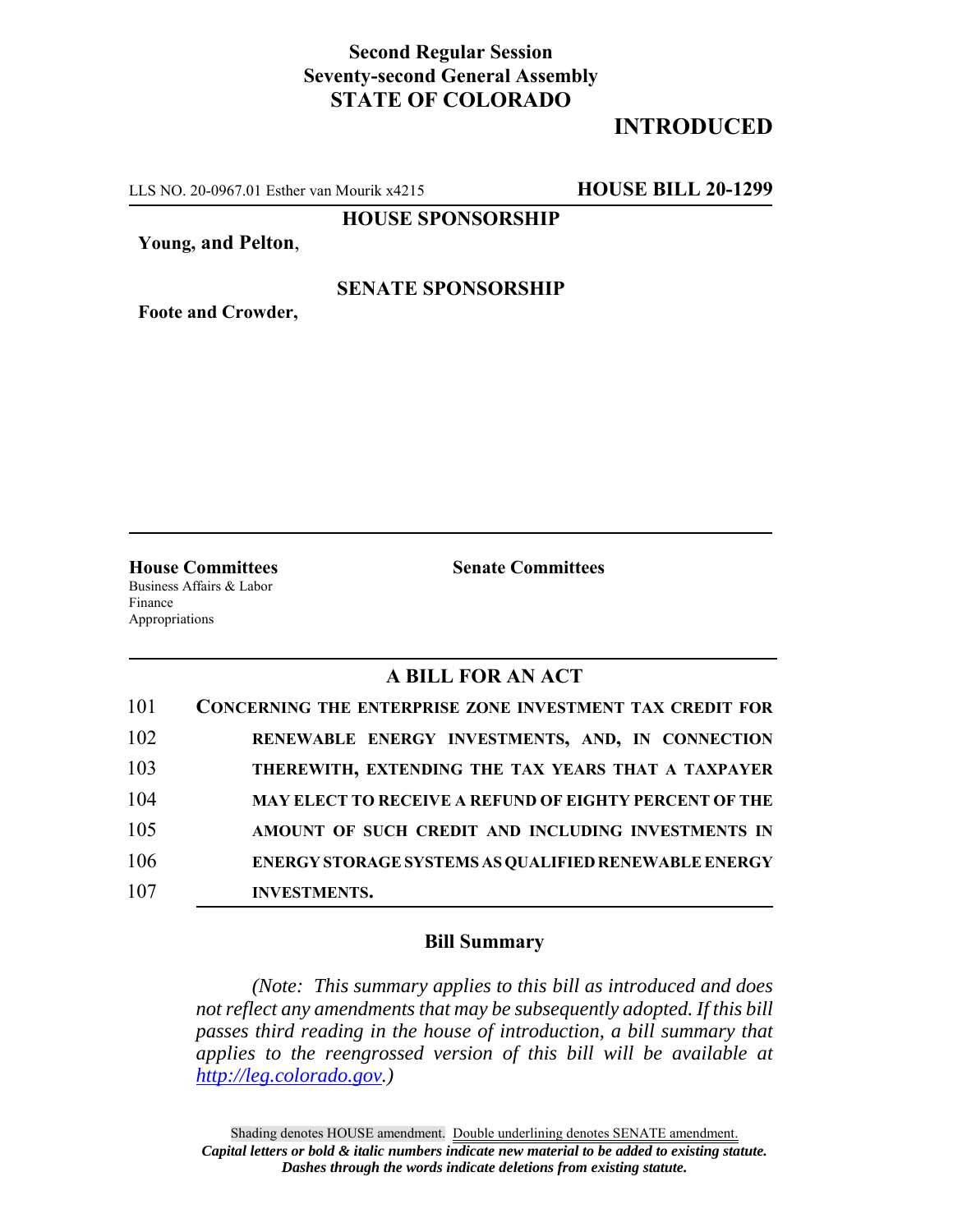The bill extends the tax years that a taxpayer may elect to receive a refund of 80% of the amount of an enterprise zone investment tax credit for renewable energy investments. Under current law, if a taxpayer elects such a refund, the taxpayer forgoes the remaining 20% of the amount of the enterprise zone investment tax credit.

The bill also adds investments in energy storage systems as a qualified renewable energy investment.

 *Be it enacted by the General Assembly of the State of Colorado:* **SECTION 1.** In Colorado Revised Statutes, 39-30-104, **amend** (2.6)(a) introductory portion and (2.8); and **add** (2.6)(g) as follows: **39-30-104. Credit against tax - investment in certain property - legislative declaration - definitions.** (2.6) (a) Except as provided in section 24-46-104.3 and subsection (2.6)(b) of this section and notwithstanding any other provision in this section, in each income tax 8 year commencing on or after January 1, 2015, but before January 1, 2021 JANUARY 1, 2024, a taxpayer who places a new renewable energy 10 investment in service on or after January 1, 2015, but before January 1,  $2021$  JANUARY 1, 2024, that results in a credit pursuant to subsection (1) of this section may elect to receive a refund of eighty percent of the amount of such credit as specified in this subsection (2.6)(a) and forego the remaining twenty percent as a cost of such election. If eighty percent of the amount of the credit in subsection (1) of this section is: (g) THE GENERAL ASSEMBLY HEREBY FINDS AND DECLARES THAT 17 THE GOAL OF THE TAX EXPENDITURE IN THIS SUBSECTION (2.6) IS TO CONTINUE TO GROW COLORADO'S ECONOMY BY EXPANDING RENEWABLE ENERGY GENERATION THROUGHOUT THE STATE AND INCENTIVIZING

20 CERTAIN INVESTMENTS IN RENEWABLE ENERGY GENERATION AND

21 STORAGE THROUGH A REFUND MECHANISM FOR THE EXISTING ENTERPRISE

22 ZONE INVESTMENT TAX CREDIT. THIS TAX EXPENDITURE WILL ASSIST IN